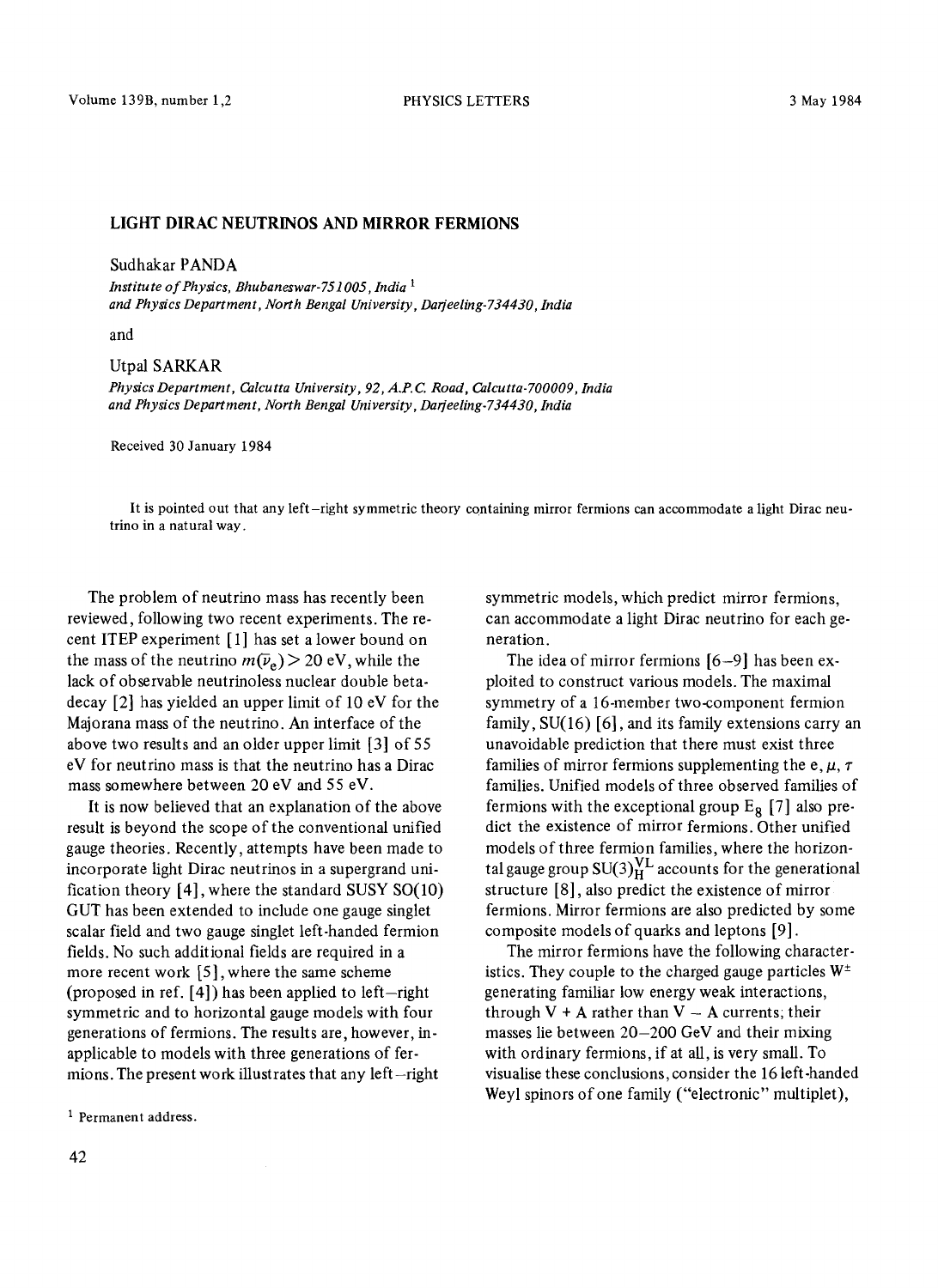Volume 139B, number 1,2 **PHYSICS LETTERS** 3 May 1984

$$
F_L^e = \left\{ \begin{pmatrix} u \\ d \end{pmatrix}^{r,y,b} \begin{pmatrix} \nu \\ e \end{pmatrix} \middle| \begin{pmatrix} u^c \\ d^c \end{pmatrix}^{r,y,b} \begin{pmatrix} \nu^c \\ e^+ \end{pmatrix} \right\}_L \equiv \{f_L | f_L^c \}.
$$

In  $SU(16)$  GUT, all these particle states are assigned to a single 16-plet fundamental representation and all the right-handed particles are assigned to an anti-16 plet representation. Such assignment would generate triangle anomalies. Similarly, theories with  $SU(3)_H^{VL}$ horizontal gauge symmetries will generate anomalies, since aH the left-handed fermions of three generations have been accommodated in 16  $SU(3)_H^{\text{VL}}$  triplets with the right-handed particles in 16 antitriplets. For this reason,the above mentioned theories should postulate a mirror set of fermions F<sup>me</sup>, with a helicity flip coupling, supplementing the basic set  $F<sup>e</sup>$  such that the anomalies of the basic and mirror fermions cancel each other. The mirror right-handed Weyl spinors will be contained in a 16-plet representation of SU(16), or the right-handed mirror particles and mirror antiparticles of three generations will transform as 16 triplets under  $SU(3)_H^{\bar{V}L}$ :

$$
F_{R}^{me} = \left\{ \left( \frac{u^{m}}{dm} \right)^{r,y,b} \left( \frac{\nu^{m}}{e^{m}} \right) \right\} \left( \frac{u^{mc}}{dmc} \right)^{r,y,b} \left( \frac{\nu^{mc}}{e^{m}} \right) \right\}_{R}
$$

$$
\equiv \{f_{R}^{m} | f_{R}^{mc} \} . \tag{2}
$$

The mirror discrete symmetry  $F_L^e \leftrightarrow F_R^{me}$  will then make the theory vector-like and *is* anomaly free.

While discussing the fermion masses in these theories, we shall work with the group  $G_{PS} = SU(2)_L \otimes$  $SU(2)_R \otimes SU(4)_c$  without loss of generality, since  $G_{PS} \subset SU(16)$  and all the three fermion families can be accommodated within  $G_{PS} \otimes SU(3)_H^{VL}$  which is again contained in  $E_8$ . We shall consider a single stage symmetry breaking,

$$
G_{PS} \xrightarrow{M_R} SU(2)_L \otimes U(1)_Y \otimes SU(3)_c
$$
  
\n
$$
\xrightarrow{M_L} U(1)_Q \otimes SU(3)_c .
$$
\n(3)

The minimal set of Higgs multiplets that are needed by this model are

$$
\phi_1 = (2, 2, 1), \quad \phi_2 = (2, 2, 1),
$$
  
\n
$$
\Delta_L = (3, 1, 10), \quad \Delta_R = (1, 3, 10).
$$
 (4)

The associated pattern of VEVs, in obvious notation, is

$$
\langle (\Delta_{L,R})^{I_3L,R^{=+1}}_{44} \rangle = v_{L,R},
$$
  

$$
\langle \phi_1 \rangle = \begin{pmatrix} k & 0 \\ 0 & k' \end{pmatrix}, \quad \langle \phi_2 \rangle = \begin{pmatrix} \tilde{k} & 0 \\ 0 & \tilde{k} \end{pmatrix}, \tag{5}
$$

 $\langle \phi_1 \rangle$  contributes to the mass of the mirror fermions and  $\langle \phi_2 \rangle$  to the ordinary fermions. For consistency with phenomenology, one needs the hierarchy

$$
\langle \Delta_R \rangle \gg \langle \phi_1 \rangle \gg \langle \phi_2 \rangle \gg \langle \Delta_L \rangle \,. \tag{6}
$$

This result is consistent with the minima of the most general potential of the theory, involving the fields  $\Delta_{\text{L},\text{R}}$  and  $\phi_{1,2}$  [10]. This situation retains the leftright symmetry, discrete mirror symmetry,

$$
F_L^e \leftrightarrow F_R^{me} \,, \tag{7}
$$

supplemented by the symmetry

$$
\phi_1 \leftrightarrow \phi_2 \tag{8}
$$

in the full basic lagrangian. We shall further impose the condition that the lagrangian is invariant under the transformation

$$
F_L^e \leftrightarrow F_L^e, \quad F_R^{me} \leftrightarrow -F_R^{me}, \tag{9}
$$

to prevent a mass-mixing between basic and mirror fermions to all orders of perturbation theory. We shall now demonstrate how a little deviation from the conventional theories with mirror fermions can accommodate a light Dirac neutrino in each generation. We impose the condition that under the transformation (9)

$$
\Delta_{\text{L},\text{R}} \rightarrow -\Delta_{\text{L},\text{R}} \tag{10}
$$

In absence of this additional symmetry, all the features of conventional GUTs will be restored and neutrinos will have Majorana masses. However, the presence of this additional symmetry will give rise to new interesting physics, which we shall now discuss.

The Yukawa coupling terms in the lagrangian, which will give rise to the masses of the fermions through spontaneous symmetry breaking, are now given by.

$$
\mathcal{L} = h_1(\bar{f}_L^m f_R^m \phi_1 + \bar{f}_L f_R \phi_2) + \text{h.c.}
$$
  
+ 
$$
h_2(\bar{f}_L^{mc} f_L \Delta_L + \bar{f}_R^{mc} f_R \Delta_R) + \text{h.c.}
$$
 (11)

After the Higgs scalars acquire VEVs [eq. (5)], the above expression will give rise to the following mass